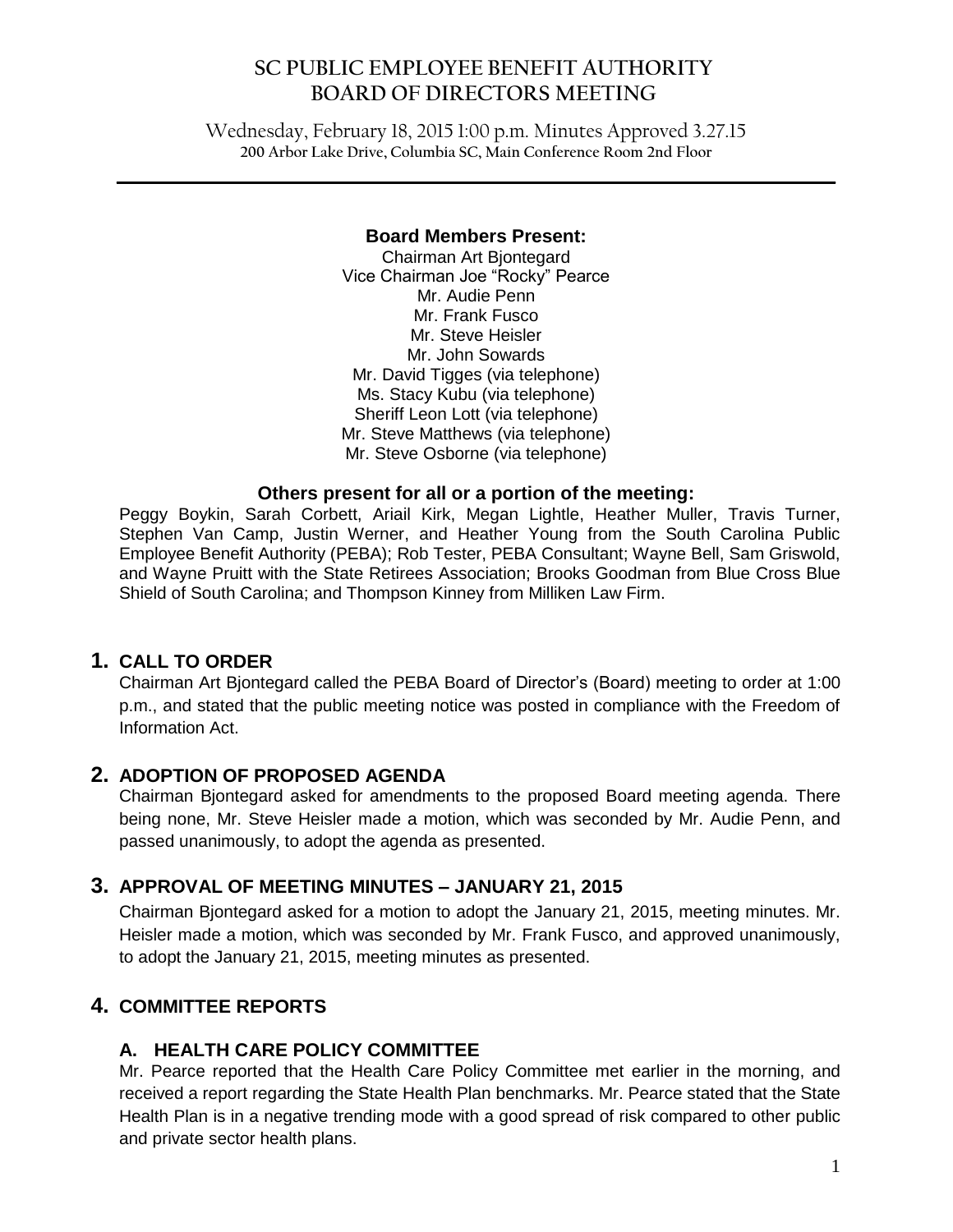# **SC PUBLIC EMPLOYEE BENEFIT AUTHORITY BOARD OF DIRECTORS MEETING**

Wednesday, February 18, 2015 1:00 p.m. Minutes Approved 3.27.15 **200 Arbor Lake Drive, Columbia SC, Main Conference Room 2nd Floor**

 $\mathcal{L}_\mathcal{L} = \mathcal{L}_\mathcal{L} = \mathcal{L}_\mathcal{L} = \mathcal{L}_\mathcal{L} = \mathcal{L}_\mathcal{L} = \mathcal{L}_\mathcal{L} = \mathcal{L}_\mathcal{L} = \mathcal{L}_\mathcal{L} = \mathcal{L}_\mathcal{L} = \mathcal{L}_\mathcal{L} = \mathcal{L}_\mathcal{L} = \mathcal{L}_\mathcal{L} = \mathcal{L}_\mathcal{L} = \mathcal{L}_\mathcal{L} = \mathcal{L}_\mathcal{L} = \mathcal{L}_\mathcal{L} = \mathcal{L}_\mathcal{L}$ 

## **B. RETIREMENT POLICY COMMITTEE**

Mr. John Sowards reported that the Retirement Policy Committee met on February 4, 2015, and received a Deferred Compensation fund performance report. Mr. Sowards stated that no action was taken, and the Committee will be receiving additional fund information at their next meeting.

## **C. FINANCE, ADMINISTRATION, AUDIT AND COMPLIANCE (FAAC) COMMITTEE**

Mr. Steve Matthews reported that the FAAC Committee met on February 11, 2015, and received the fiscal year 2013-2014 Insurance Benefits Audited Financial Statements as information. Mr. Matthews advised that the FAAC Committee approved suggested modifications to the PEBA Board of Directors Bylaws; the PEBA Board of Directors Travel Policy; and the PEBA Board of Directors Continuing Education Policy. Mr. Matthews stated that the revised documents will be submitted to the full Board for approval at the March retreat.

### **5. OLD BUSINESS/DIRECTOR'S REPORT**

Ms. Peggy Boykin, PEBA's Executive Director, provided the Director's Report, and stated that the Board retreat will be March 27-28, 2015, and will include six hours of continuing education training on March 27, and the regular business meeting on March 28.

Ms. Boykin expressed her appreciation to PEBA staff for their tremendous efforts and hard work related to the Funston Fiduciary Audit recommendations.

Ms. Boykin provided legislative information, and reported that S.225 is a Joint Resolution Bill that suspends Proviso 105.15 of the fiscal year 2014-2015 General Appropriations Act that requires the State Health Plan to reimburse all pharmacies participating in the network on an equal basis. Ms. Boykin stated that she expects a third reading on the bill today, and the proviso should be suspended officially as requested.

Ms. Boykin advised that PEBA presented the State Health Plan budget report to the House Ways and Means Committee Healthcare Subcommittee on February 4, 2015, and will also present the budget report to the Senate Finance Health and Human Services Subcommittee on February 25, 2015.

At the conclusion of the Director's Report, Chairman Bjontegard provided an opportunity for a roundtable discussion.

### **6. EXECUTIVE SESSION**

At 1:15 p.m., Mr. Heisler made a motion, which was seconded by Mr. Penn, and passed unanimously, to recede into executive session to discuss contractual and legal matters pursuant to S.C. Code Ann. § 30-4-70.